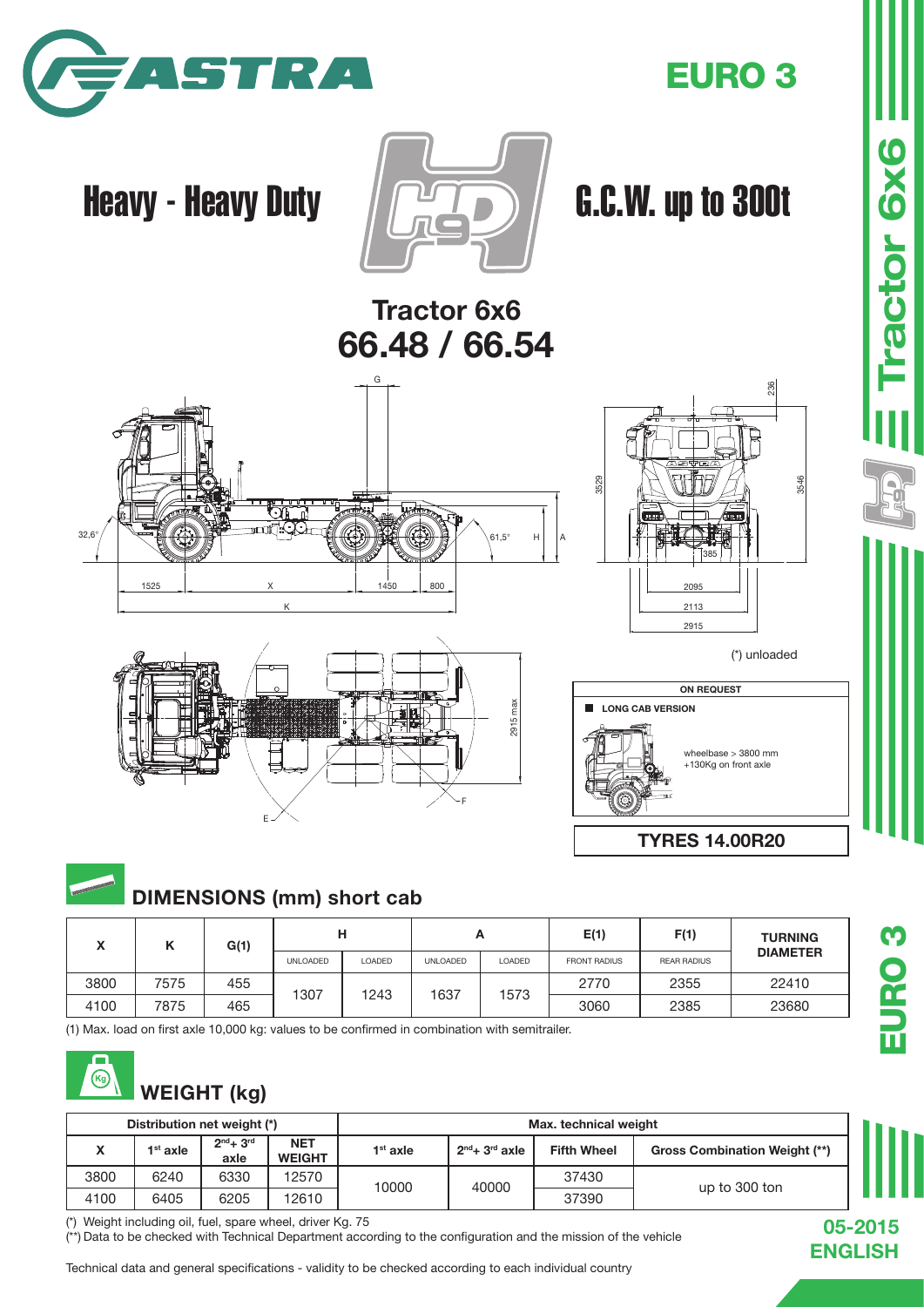

CURSOR 13 turbo intercooler euro 3 diesel injection/cycle with electronic unit injection pumps. 6 in-line cylinders. Single block head, four valves per cylinder, light alloy pistons. Total displacement: 12.882 cm<sup>3</sup>. Bore for stroke: 135 x 150 mm.Water cooling. Viscostatic cooling fan. Dry air filter with safety cartridge. Vertical muffler.

|                   | 66.48T                | 66.54T*            |  |  |
|-------------------|-----------------------|--------------------|--|--|
| Model             | FPT Cursor13 F3B      | FPT Cursor13 F3B   |  |  |
| Max. power (EEC)  | 353 kW (480 HP)       | 397 kW (540 HP)    |  |  |
| Corresponding rpm | 1.900                 | 1.900              |  |  |
| Max. torque (EEC) | 2.200 Nm (224 kgm)    | 2.350 Nm (240 kgm) |  |  |
| Corresponding rpm | 1.000-1.440           | 1.000-1.690        |  |  |
| Turbine           | VGT variable geometry |                    |  |  |

\*Requires additional engine radiator, for extremely hot climate (>42°c).



Manual gear **ZF 16 S 2520 TO** with servoshift, 16 synchronised forward speeds + 2 reverse

On request:

- Astronic ZF 16AS2630 TO.

- Transmatic ZF 16S221 with WSK 440 torque converter (wheelbase 4100mm).

|                         |                                              |                                       |     | Speed [kph]at maximum power rpm - Tyres 14.00R20 |     |     |   |   |  |   |   |                                                                                     |    |         |    |    |    |    |                                                                                                                                                                                                                  |     |
|-------------------------|----------------------------------------------|---------------------------------------|-----|--------------------------------------------------|-----|-----|---|---|--|---|---|-------------------------------------------------------------------------------------|----|---------|----|----|----|----|------------------------------------------------------------------------------------------------------------------------------------------------------------------------------------------------------------------|-----|
|                         |                                              |                                       |     | <b>Gears</b>                                     |     |     |   |   |  |   |   |                                                                                     |    |         |    |    |    |    |                                                                                                                                                                                                                  |     |
|                         |                                              |                                       |     | 2                                                |     |     | 5 | 6 |  | 8 | 9 | 10                                                                                  | 11 | $12 \,$ | 13 | 14 | 15 | 16 | RM1 RM2                                                                                                                                                                                                          |     |
| O<br>5<br>252           | <b>Gear ratios</b>                           |                                       |     |                                                  |     |     |   |   |  |   |   |                                                                                     |    |         |    |    |    |    | $13,80$  11,54 $\mid$ 9,49 $\mid$ 7,93 $\mid$ 6,53 $\mid$ 5,46 $\mid$ 4,57 $\mid$ 3,82 $\mid$ 3,02 $\mid$ 2,53 $\mid$ 2,08 $\mid$ 1,74 $\mid$ 1,43 $\mid$ 1,20 $\mid$ 1,00 $\mid$ 0,84 $\mid$ 12,92 $\mid$ 10,80 |     |
| ທ<br>$\frac{6}{5}$<br>占 | Rear axle<br>ratio with<br>transfer<br>1:1.0 | ,290<br>ż<br>$\overline{\phantom{0}}$ | 4,7 | 5.7                                              | 6.9 | 8,3 |   |   |  |   |   | $10,0$   12,0   14,3   17,2   21,7   25,9   31,5   37,7   45,8   54,6   65,5   78,0 |    |         |    |    |    |    | 5.1                                                                                                                                                                                                              | 6,1 |

On request: Automatic gearbox Allison 4700 with closed loop adaptive shifts, 7 forward speeds +1 reverse (wheelbase 4100mm). Torque converter TC-561. Stall torque ratio 1.58. Cab-mounted shift selector lever.

|                    | <b>Allison 4700</b> |              |        |        |        |        |        |           |  |  |  |
|--------------------|---------------------|--------------|--------|--------|--------|--------|--------|-----------|--|--|--|
|                    | <b>Gears</b>        |              |        |        |        |        |        |           |  |  |  |
|                    |                     | $\mathbf{2}$ | 3      |        | 5      | 6      |        | <b>RM</b> |  |  |  |
| <b>Gear ratios</b> | 7,63:1              | 3,51:1       | 1,91:1 | 1,43:1 | 1,00:1 | 0,74:1 | 0,64:1 | $-480:1$  |  |  |  |



On request:

| <b>ZF16S2520TO</b><br>Gearbox  |                     | Max. torque | Application                                                            |  |  |  |
|--------------------------------|---------------------|-------------|------------------------------------------------------------------------|--|--|--|
| <b>P.T.O.</b>                  | Ratio               | <b>Nm</b>   |                                                                        |  |  |  |
| ZF NH/1b                       | 0,91/1,09:1         | 1000        | For tipping unit pumps, pumps for cranes, ecc                          |  |  |  |
| ZF NH/1c                       | 0,91/1,09:1<br>1000 |             | For tipping unit pumps, unit pumps for concrete, pumps for cranes, ecc |  |  |  |
| 430<br>ZF NH/4c<br>1,17/1,40:1 |                     |             | For tipping unit pumps, ecc                                            |  |  |  |

# **P.T.O. CHELSEA only for automatic gearbox Allison 4700 (on request)**

| Gearbox                      | Allison 4700 | Max. torque | Application                          |  |  |  |
|------------------------------|--------------|-------------|--------------------------------------|--|--|--|
| <b>P.T.O.</b>                | Ratio        | Nm          |                                      |  |  |  |
| 780<br>859 XGF JP-5<br>.08:1 |              |             | For higher performance, 30t windlass |  |  |  |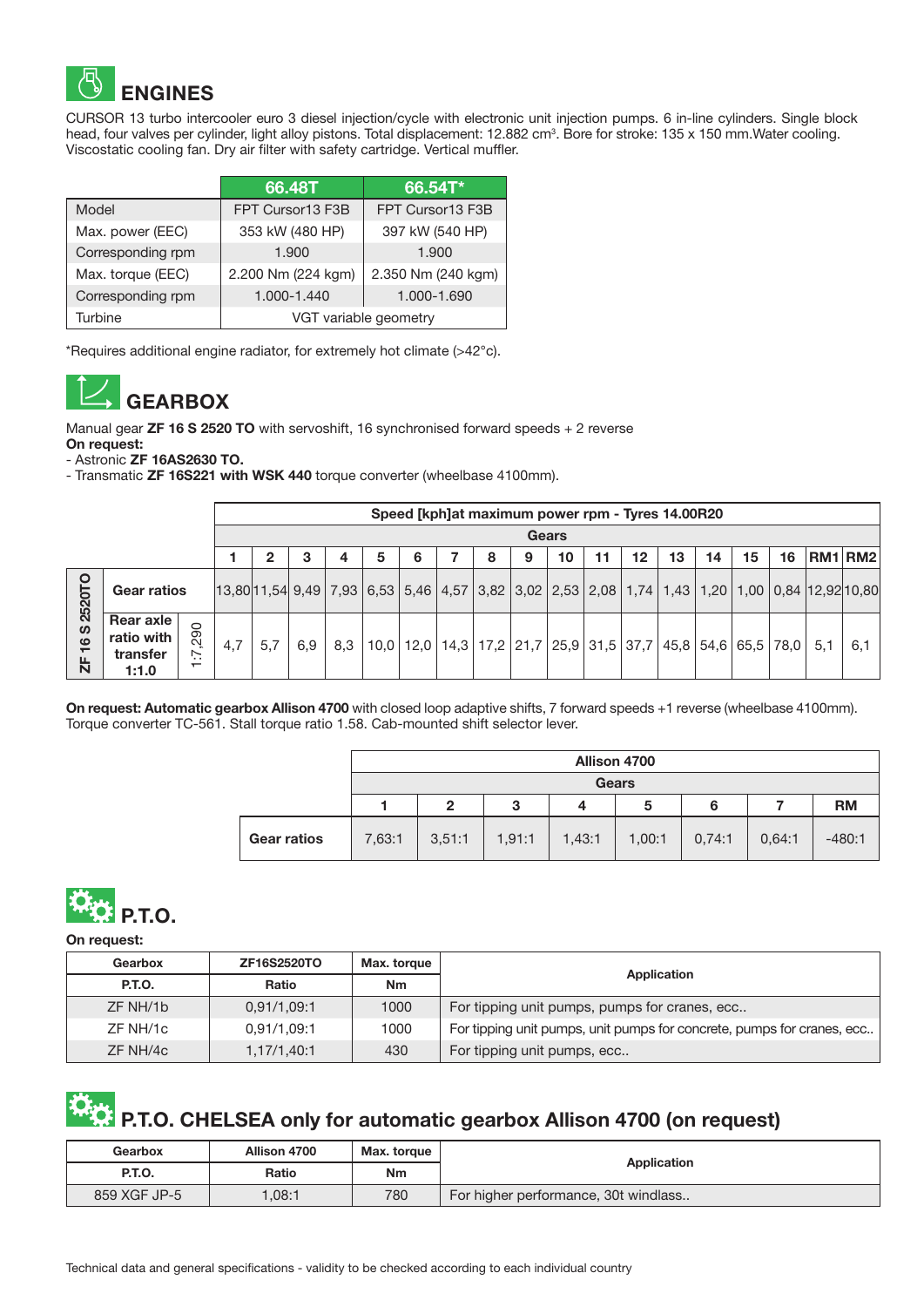

Single dry plate, diameter 17". Pull type engagement with diaphragm spring. Hydro-pneumatic power steering engagement control, with driven disk wear recovery slave cylinder. On request: Ceramic clutch 17".

#### ۷õ, TRANSFER ZF STEYR VG 2700

Mechanical with two ratios. It consists of a series of helical spur gears, mounted on three shafts, engaged with each other. Differential lockable by pneumatic control.

| Transmission ratio:              | 0:913 - 1.407 |
|----------------------------------|---------------|
|                                  |               |
| Front torque distribution ratio: | 1.0           |
| Rear torque distribution ratio:  | 2,6           |



#### FRONT

Parabolic springs with bushings, 5 leaves 24x90 mm. Hydraulic shock absorbers and standard stabilizer bar. REAR

Parabolic springs, swivelling on central pin: 5 leaves 40x100 mm. Supplemented by torque bars and stiffening brackets. Stabilizer bar on rear axles.



#### FRONT

Driving and steering type for max technical weight 10.000 kg Double reduction, central with pinion-crown wheel, side by . means of epicycloidal assembly in wheel hubs.

#### On request:

Differential lockable by pneumatic control from driver's seat. REAR

Two driving axles in tandem for max technical weight 40.000 kg.

Double reduction: central with bevelled pair, final in the wheel hubs by means of epicycloidal assembly.

Torque distributor on 2nd axle.

Differential lockable by pneumatic control from driver's seat. Tandem assembled to the chassis by reaction rods with silentblock. Rear-axle ratio 1:7,29

## **CHASSIS**

In steel with high elasticity limit consisting of two flat parallel side members (width 820 mm.) with C section (320x90x10 mm), jointed by nailed cross members. R.B.M. (Rail Bending Moment: 202.020 Nm (20.593 Kgm). Steel front bumpers with headlamp protection grids, front manoeuvring hook, rear underrun bar, steel fuel tank capacity 300 litres.

Fifth wheel helper frame, spot and side alighting step, toolbox, fixed fifth wheel JSK 50.

#### On request:

Rapid attachment for compressed air for tyres'inflation. Rear manoeuvring hook. Front bumper climbing step. Side winch for spare wheel.

P **STEERING** 

Hydraulic power steering ZF 8099 with variable ratio 1:22.2/1:26.2, with auxiliary cylinder. Hydraulic pump flanged to engine. Steering linkage with self lubricating floating joints. Emergengy steering pump:

- On gearbox with mechanical gearbox;
- On transfer-box with automatic gearbox.

Mechanically adjustable steering wheel for height and angle.





**FRONT:** 14.00R20 Pirelli PS 22 Single Tubeless<br> **REAR:** 14.00R20 Pirelli PS 22 Twin Tubeless 14.00R20 Pirelli PS 22 Twin Tubeless Spare wheel on the chassis.

Other tyres available on request, subject to the approval of Astra technical department.

#### $\overline{\phantom{a}}$ PNEUMATIC SYSTEM

Two-cylinder 630 cc compressor , APU (Air Processing Unit) that includes: regulation valve set at 10.3 bar, drier, 4-way safety valve, pressure reduction valve for parking circuit and services. 3 air tanks, capacity 30 litres  $+$  1 with 20 litres. ABS system and EBL (Electronic Brake Limiter).

BRAKES

Front "simplex", rear "duo-duplex" self-adjusting wedge type brakes with automatic play take-up. ABS.

Service brake: Pedal controlled air brake, acting on all wheels.

Solo vehicles, two independent circuits, one for 1<sup>st</sup> axle, one for 2nd and 3rd axle.

Towing vehicles, three independent circuits, one for 1<sup>st</sup> axle, one for 2nd and 3rd axle and another for the trailer.

Emergency brake: integrated in service brake.

Parking brake: Manual spring-type mechanical with pneumatic control acting on 2<sup>nd</sup> and 3<sup>rd</sup> axle wheels. IVECO BRAKE TURBO engine brake:

Braking power 295 kW (408 cv) On request:

Hydraulic intarder.

1<sup>st</sup> axle immobiliser system.

OFF/ROAD button for excluding ABS for speed <15 Km/h.

## ELECTRICAL SYSTEM

Voltage: 24 V

Alternator generator 90 A - 28 V (2520 W). Accumulators: 2 in series, 170 Ah tropicalised.

Starter 24 V 5,5 kW.

Mechanically controlled electrical circuit breaker.

Anti-block system ABS with 4-conduits and 4-electric valveselectronic system.

1 electrical joint 7-pole(ISO 7638) for trailer ABS(if applicable). 1 electrical joint 15-pole(ISO 12089-4091) for trailer lighting (if applicable).

Electrical provision for outfitters.

Provision for diagnostics.

Provision for radio/cb (without speakers)

Glow plug for cold start.

On request:

225 Ah accumulators; Reverse alarm;

Electrically controlled main current circuit breaker.

ractor 6x6